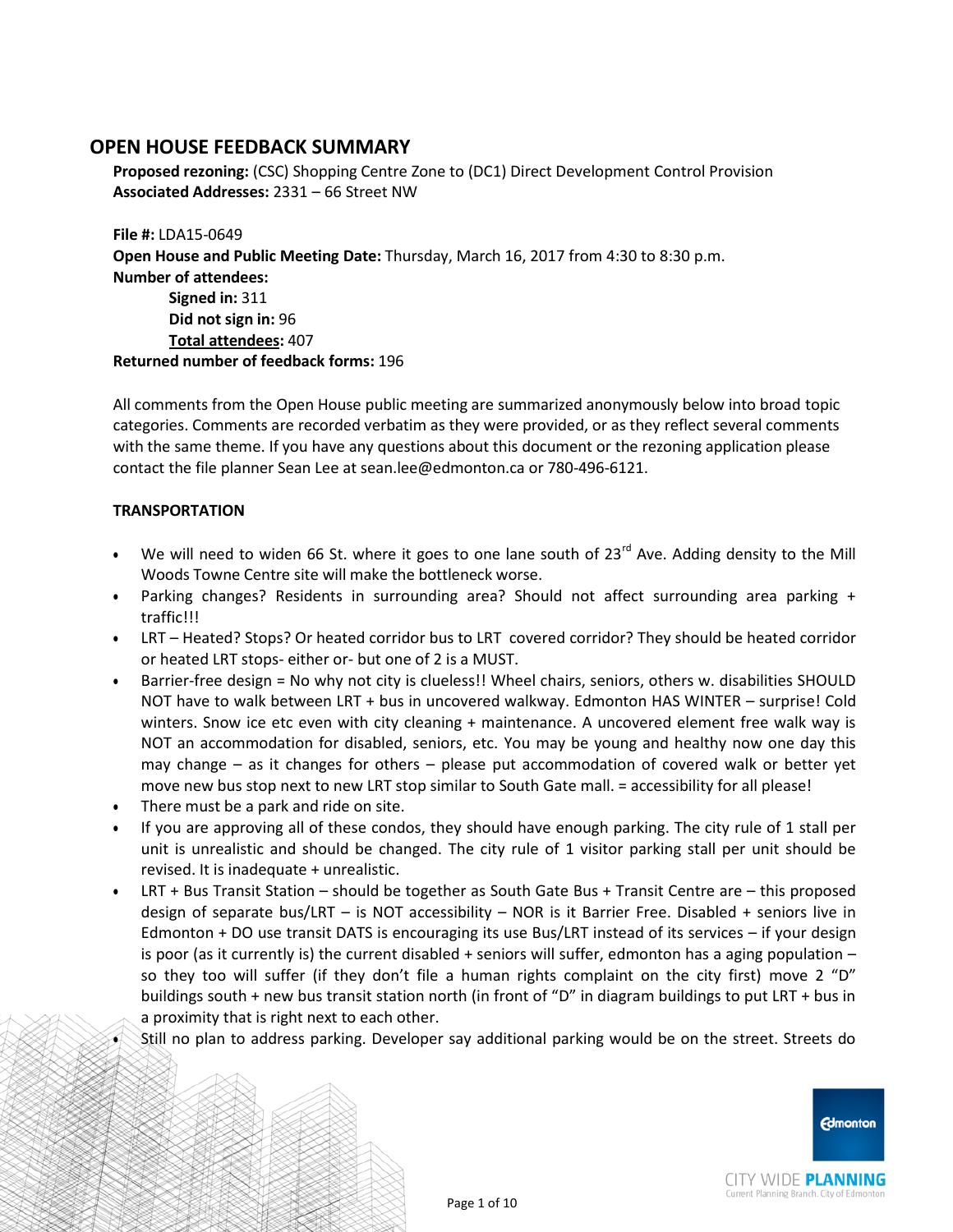not appear to be designed to accommodate that much traffic. 1 stall per unit does not appear to be enough.

- Where will all the people park that come to use the LRT. No parking seems to be available for transit users.
- I'm ok with doing park 'n' ride, but we must not turn in to sprawling surface level lots like at Century Park.
- Please remember to include parking for handicapped people at the transit centre/park n' ride.
- Please also build heated shelters.
- More peace/police officers on LRT routes and stations to increase safety. Put police call boxes in neighbourhoods also. (All over the city.)
- Park and Ride is an issue and I felt that it was an after thought.
- The LRT stop at 34<sup>th</sup> Ave and 66 Street is going to be an issue for Parasite Parking.
- Has the City thought of using an LRT shuttle bus in communities during Peak hours.
- My concern is that there needs to be a free Park n' Ride similar to Century Park for infrequent users. I would be more likely to drive to the mall, park, and take the LRT downtown or to the university area than to take a bus from my house in Kiniski Gardens, to the LRT, and back again. Especially if I am coming back from an event at the Winspear/Citadel or a football game late at night or on cold winter days.
- My concerns about parking spaces could not be addressed. As everything is just superficial planning at this stage. Parking at all areas is of great concern we have a big city, province & country and people will always have their cars.
- I am concerned about parking in the various sections and especially around the transit site. I feel there needs to be adequate parking for park and ride but also for students and downtown employees.
- Transportation will need to be addressed on  $66<sup>th</sup>$  St south of 23<sup>rd</sup> ave.
- A faster transit route from Millwoods to Century Park would also help. Not just to make it easier to get between train stations, but also to get people to the airport bus (route 747) more efficiently.
- Parking is already a problem for us near the mall and with these extra thousands of home owners that issue will worsen! Please don't force us to live in a parking restriction area by allowing this to be developed as we were shown tonite!
- I'm concerned with the traffic that all the highrises will bring. I do understand that the LRT will help with traffic, however all the residents won't all take the LRT or transit. And would like them to make sure there is parking for the people who need or want to take the LRT.
- Why is there no parking for bus passengers? No Park and Ride? Why is the transit centre not right beside LRT? Not 1 or 2 minute walk.
- People using the Seniors Centre require parking fairly close. There does not seem to be any provision for parking for users of the Library and Seniors Centre. Having good walking provisions for young people is very worthwhile however it is not useable by Seniors. Please consider parking for the Seniors. We require parking.
- Parking!! Make sure you create; give ample choice for parking. Otherwise, the "residential" areas will see and experience the lack of given space. 31 Ave (west of 66) is "already" living proof.
- Shouldn't the LRT/bus terminal be (normally) close together ie. Southgate terminal.
- I would like parking to take LRT.
- Excellent LRT information from City employee. Thank you.

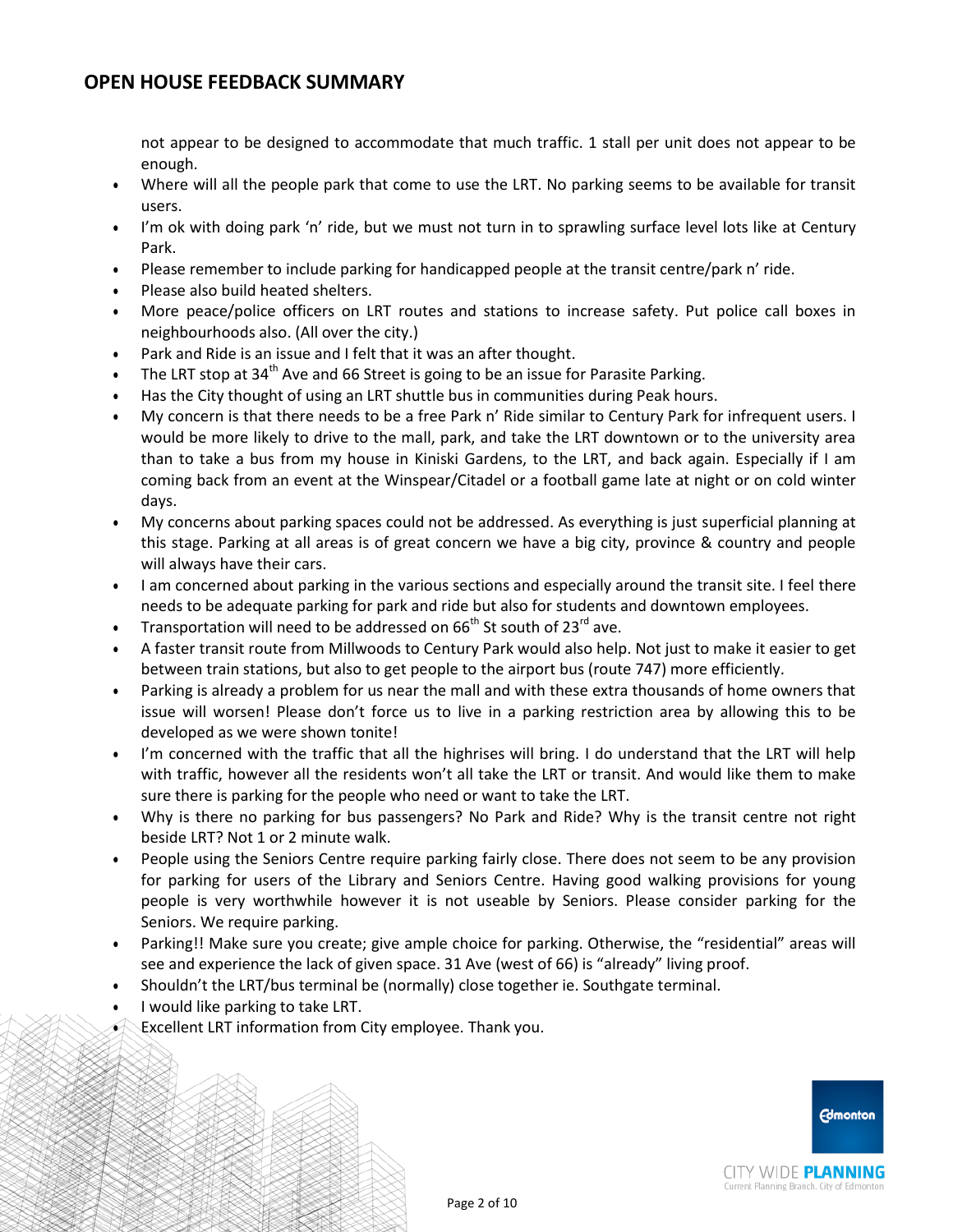- Currently ETS uses the west side of the mall on 66 Street (between 23<sup>rd</sup> & 28<sup>th</sup> Ave) as a park & ride for Eskimos games. Will this still exist after the proposed developments go up? This question was not answered. The ETS official wasn't even aware the mall was a park & ride for Esk games, which was disappointing.
- Overall I'm in favour of proposals & relocation of transit centre to be closer to new LRT station. I share the same concerns for a lack of daily park & ride for the LRT riders. I think the lessons from Southgate & Century Park needs to be heeded, and some form of park & ride needs to exist for the new LRT line to succeed. I would urge city planners to stress to RioCan, they would be the beneficiaries of the new LRT line. Allowing vehicles to use excess & underused parking lot might breathe new life in a dying mall.
- The LRT is fundamental to the transportation need for the city. However it has to offer convenience that is not evident now. The biggest competitor is obviously the car. I work downtown which currently by car takes me 30 mins from leaving my house. Unless the bus service drastically improves (busses from/to MWTC) run every 30 mins I will continue to use my car. Another option is Park N Ride which I understand is not being provided hence the use my car.
- LRT barrier free ETS- barrier free NO. Universal design | 15.1 of the Human Rights Act/UN Convention on People with Disabilities Not followed. Hard of hearing riders not incorporated into design. Hearing loops – Not incorporated into designs/Should be available as communication is a given right. 24/7. Please look at England Universal/Barrier Free Designs as these need to be incorporated into ALL LRT & ETS areas. This is a Human Rights Issue.
- Improve 66 St & 50 St widening.
- Park & Ride space even if paid needed.
- Older folks disabled need parking. Thanks.
- I can not see myself using the LRT since there is no proposed parking. I would not take a bus to the LRT & then take a ride that is a lot longer than driving & expensive.
- This site needs Park & Ride. Parking will be problematic. And cause more headache.
- I felt parking was not planned for properly. Albeit transit-centered, success is very much contingent upon ETS bus drivers that are people- and service-oriented- not just drive the bus and it needs to be going, who cares about you, the passengers. Trust me, I know. I have relied on ETS for over seven years solely. I just bought a van because I refuse to be at the mercy of the Routes 62 & 63 bus drivers. So I want to see plenty of Park and Ride at the new transit area so I can take the LRT please.
- Parking will not be a priority if left to the developers it doesn't generate high enough income for them. We do not need another Century Park fiasco!!
- This is a private development w/ public need issues. Parking is not an issue that can be swept under the rug. With LRT/Grey Nuns & shopping as well as residents who cannot walk to take their kids to soccer/hockey/etc. there needs to be adequate parking. Land appropriation may be required.
- The transit is so bad in this city that it would take at least 30 to 40 minutes to get here. I can drive 10 min to South Common or the outlet mall.
- With limited parking the residents purchasing a condo is unrealistic as an investment property since it will be hard to rent.
- Park and ride. Public parking. Parking parking parking
- I do not approve of the no parking and loosing the mall. I am older and live close but need parking to get here and I shop in the mall regularly. I do not want to have to take a bus when it is -40 while



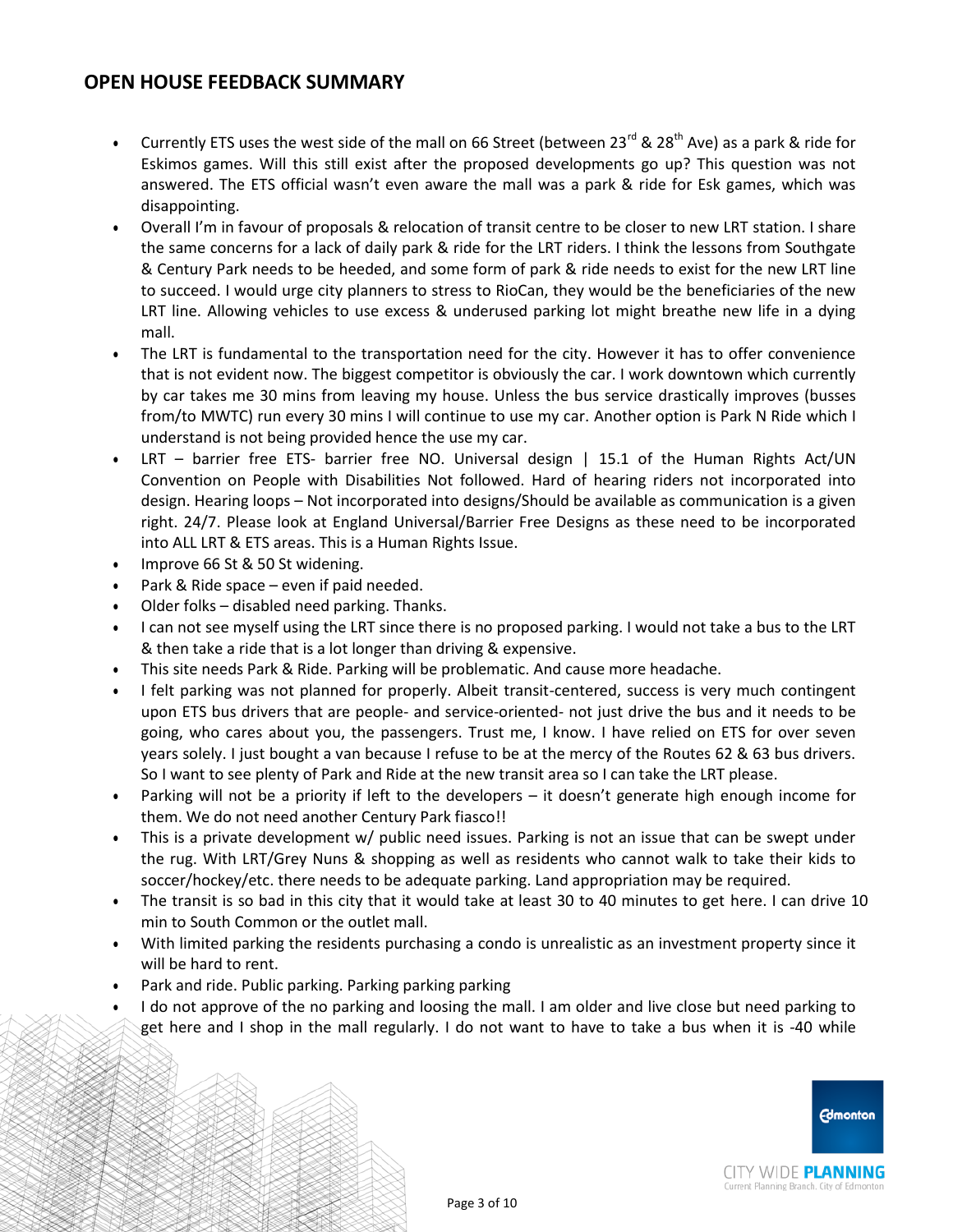waiting for one. Edmonton's bus system is not the greatest. Keep the mall and have parking available for people using the LRT.

- Parking is a problem!!! If stores are placed at street level where will customers park??
- Walkway between transit & LRT is awful. Needs to be closer. We are aging population.
- Overall, I am in support of this re-development. My biggest concern is parking + park+ride, as well as traffic flow. Provided these concerns are addressed with sufficient planning, this project will be great for Mill Woods and Edmonton.
- We need a parking structure! This will not work with out one!
- My main concern is the lack of parking for the LRT & bus station!! I was extremely discouraged to hear that their is no park and ride planned into the development of this project. The lack of sufficient parking at Century Park on weekdays makes transit use very difficult. I would be very upset to hear there is going to be even less parking at this stop.
- Interested in parking and parking solutions, parking densification.
- I'm still puzzled on the route of 57 St, going north. Without large parking; how do I get to use the LRT.
- When LRT to West Edmonton mall and Airport will be open?
- The bus system sucks in this city.
- I have a concern regarding parking- Davies Station is halfway downtown for someone eg. On south end of Millwoods, there would still be traffic congestion at least up to that point, it doesn't make sense to drive to Davies Station all across Milwoods, and then transfer to LRT. I think it is extremely important, if the point of this development is to reduce traffic heading downtown/north, to have parking in the vicinity of the stations in Millwoods itself.
- Bussing people from residential areas around Millwoods to the LRT stations are a good idea, however as busses run infrequently, it is not practical. Organizing parking is a more practical way of enticing people to the stations. I think if there isn't adequate parking, people will continue to drive into downtown, and ridership will not be optimal.
- Also the LRT stops to seniors seem quite a distance to walk especially in winter.
- It would be so much more helpful if the route numbers printed on the transit terminal bus stops were MUCH LARGER. It is difficult to see what bus stops where from one end of the terminal to the other. A rider often has to walk right up close to the stop to finally see the route numbers (and the direction, for that matter).
- Also, it is suggested that when ETS comes to an info meeting such as this, they label the maps presented with the street numbers and names. A map that is supposed to show where LRT stations/bus terminals are going, with no street names for context, is next to useless. Thank you.
- Parking is the biggest issue! Most people hate public transit and refuse to use it. Rio-can and the City need to get in touch with the people that live here!

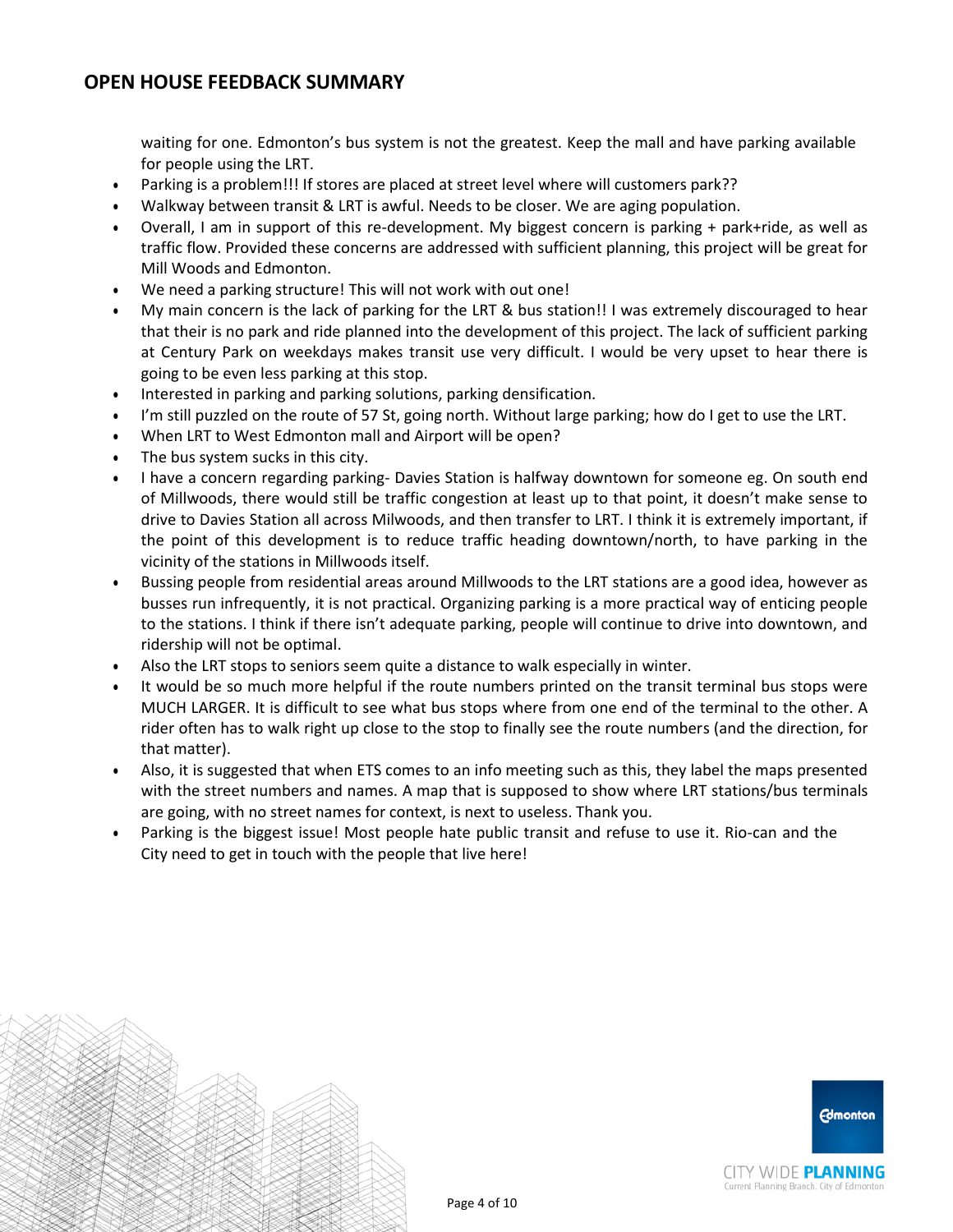#### **IMPACT ON ADJACENT PROPERTIES**

- I think that this project is going to end up being a disaster for all of us living in the Mill Woods and surrounding areas.
- On street parking in neighbourhoods is my major concern.

### **PROPOSED USE**

- This is a winter city. It should have an indoor mall.
- Lots of seniors in the area and seniors use the mall as a safe, social area to walk and gather. The mall is a community feature for seniors to gather.
- I liked a lot of the proposals for land development.
- I would like more green space (ie) park/rec area. I would like more info regarding commercial stores/medical centres?/grocery stores?/drug stores?/daycares? Thank you!
- I do not want this in my neighbourhood. I do not want to live Downtown with high rise buildings! This ruins millwoods and it's an ugly skyline. I don't want more traffic and people! The building on the corner of 28 ave and 66 street is horrible enough! I want to live in millwoods as is and that is why we choose to live here.
- I am very concerned with the removal of the Millwoods mall (in 10 years). Many seniors use the mall by walking.
- Would sure like some type of indoor shopping. Not just outdoor access to shop.
- I think the mall should stay it nice to walk around it in the winter when it is cold out. The other way going to make so busy around the area.
- Loss of open space don't like it. Loss of the mall.
- By taking away the Millbourne Mall you are depriving people of: an aspect of Social life be it a coffee, lunch or other. – An opportunity to Walk indoors FOR FREE in the 7 mos. Approx.. of inclement weather. – It is poor planning to do the above when we "brag" about being a Winter city. A few outdoor events for a night or weekend don't do nearly as much for people as the opportunity to have a place to walk DAILY indoors in the winter months. – Why is it that North Edmonton has several large malls & the South really only has Southgate? – Are City Councillors ever walking to get groceries & lug them on the bus/LRT? – South Common and  $17<sup>th</sup>$  Street developments are atrociously Unwalkable & totally dependant on cars. – Having decent malls means 1-stop shopping for a family – I still miss Heritage! Look at the mess that the site still is!
- To me Edmonton is a Mall City, and I don't want Edmonton to be too Common; Mayfield Common/South Commons. Millwoods Town Centre has lots of potential, and it can have even more if they threw an Alberta Works into the old Library, as well as no less than 2 excellent spots to put a Green park over parking, which could be part of Park and Ride.
- Millwoods Town Centre is by no means the only idea, or the only focal point for where I see Edmonton to grow and prosper. This is a hazy still frame, of a 4K-3D Epic motion picture film broke into 3 or more parts. My vision for Millwoods town Centre. My main focus here is trying to fill the empty Zellers (nevermind Target, aside from upgrading the retail space) and the old Library. A simple start, could be to continue to provide a public service, but instead it would be Service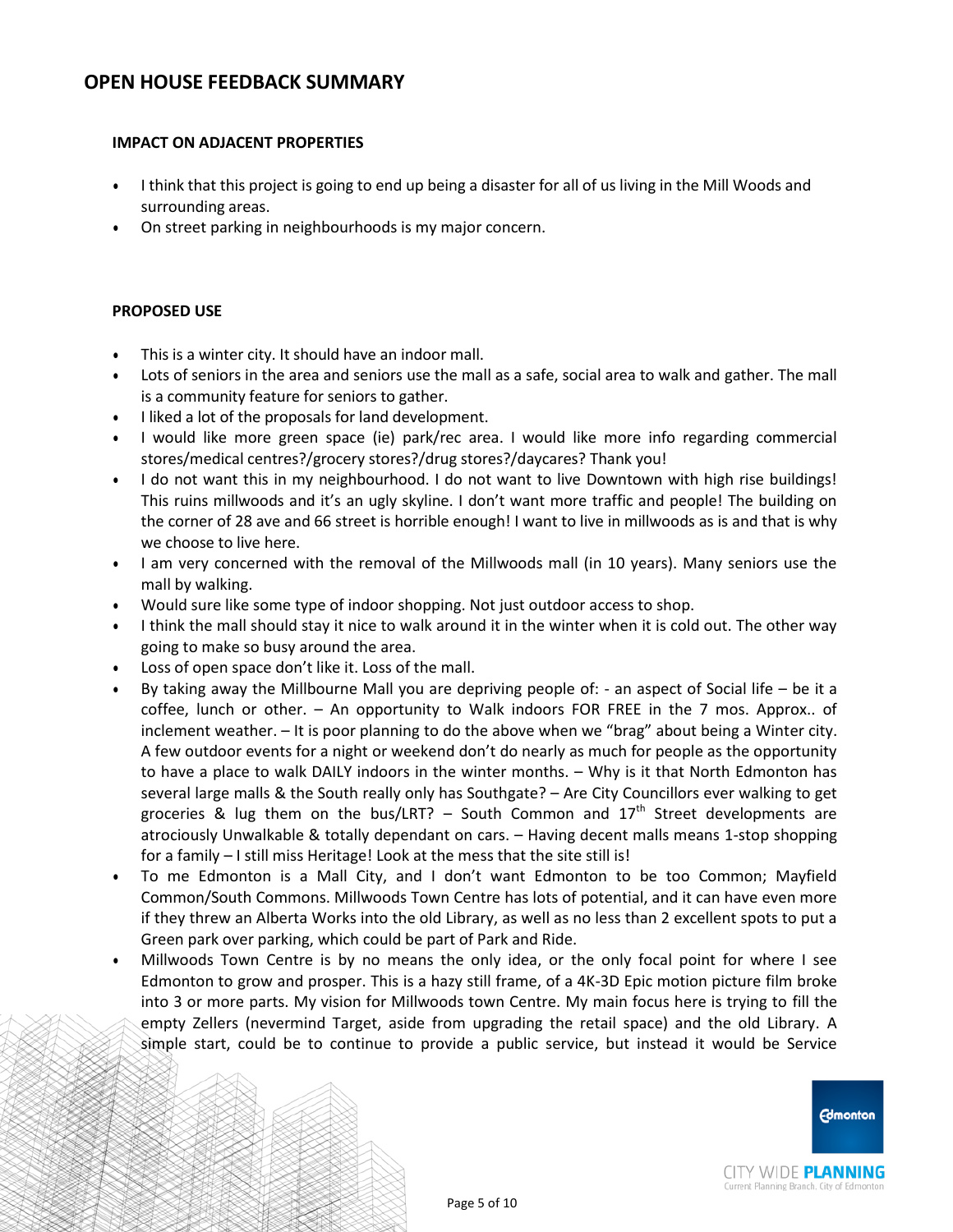Alberta, perhaps an Alberta Works office to help service the newer Southwest Districts of Edmonton as well as rural communities beyond, allowing for rural folk to have a place to go that isn't quite so intimidating as downtown. The Zellers could be many things; A temporary food court to allow for renovations of the current food court and shops that surround it; It could house a  $2^{nd}$ Giant Tiger for Edmonton providing healthy competition for Co-Op, while bringing customers that otherwise wouldn't visit this mall.

- How much & wear will Low-income housing be located?
- And you take away grocery shopping. So I am to walk from Knottwood to get groceries.
- My opinion is the mall is fairly dated. I think it needs to be renovated But I don't think it should be torn down. It is a great space for student after work as well as seniors. The Shoppers/Coop/foodcourt is a major part of the community. They should bring back a play park for kids. Fill in the old Zellers with literally Anything!!
- The highrises aren't bad (shops on bottom residential uptop. But my concern would be quality of residences, based on prior crime rates. My only other thought would be to upgrade Millwoods rec centre. If you can email me back thoughts on property value increase I would appreciate it!
- I have 2 main concerns- 1. We (my wife & I & others) are concerned about the end of the mall. We are seniors and like many others like to fellowship in a larger warm place in the winter. Not McDonalds or similar place, etc. We want a nice warm place in the winter to fellowship. I notice many others do also. This is a winter city. What's wrong with you people. 2. The Southside has one decent mall- Southgate. The Northside has at least 4 major malls= West Ed, Kingsway, Londonderry & City Centre Mall. So what do we do kill this mall – Nice work guys. Is this an attack against seniors or not?! I ask that you make some sort of larger area for such fellowship on Walking in the winter Thank You.
- The proposed redevelopment will go ahead, but my concern is that in the future where I live the traffic and parking on the streets will become more unsafe and problematic. At present this area serves as a daytime parking lot for the hospital staff. The streets are presently too narrow for the vehicles to pass safely in the winter. Parking bylaws are seldom enforced making the intersections difficult to navigate safely. Drivers park either too far from the curb or on the sidewalk. There have been instances where drivers have turned around in the middle of the street and have driven over the sidewalk and up onto the lawn to make a U turn. I would like to see this problem addressed prior to further redevelopment.



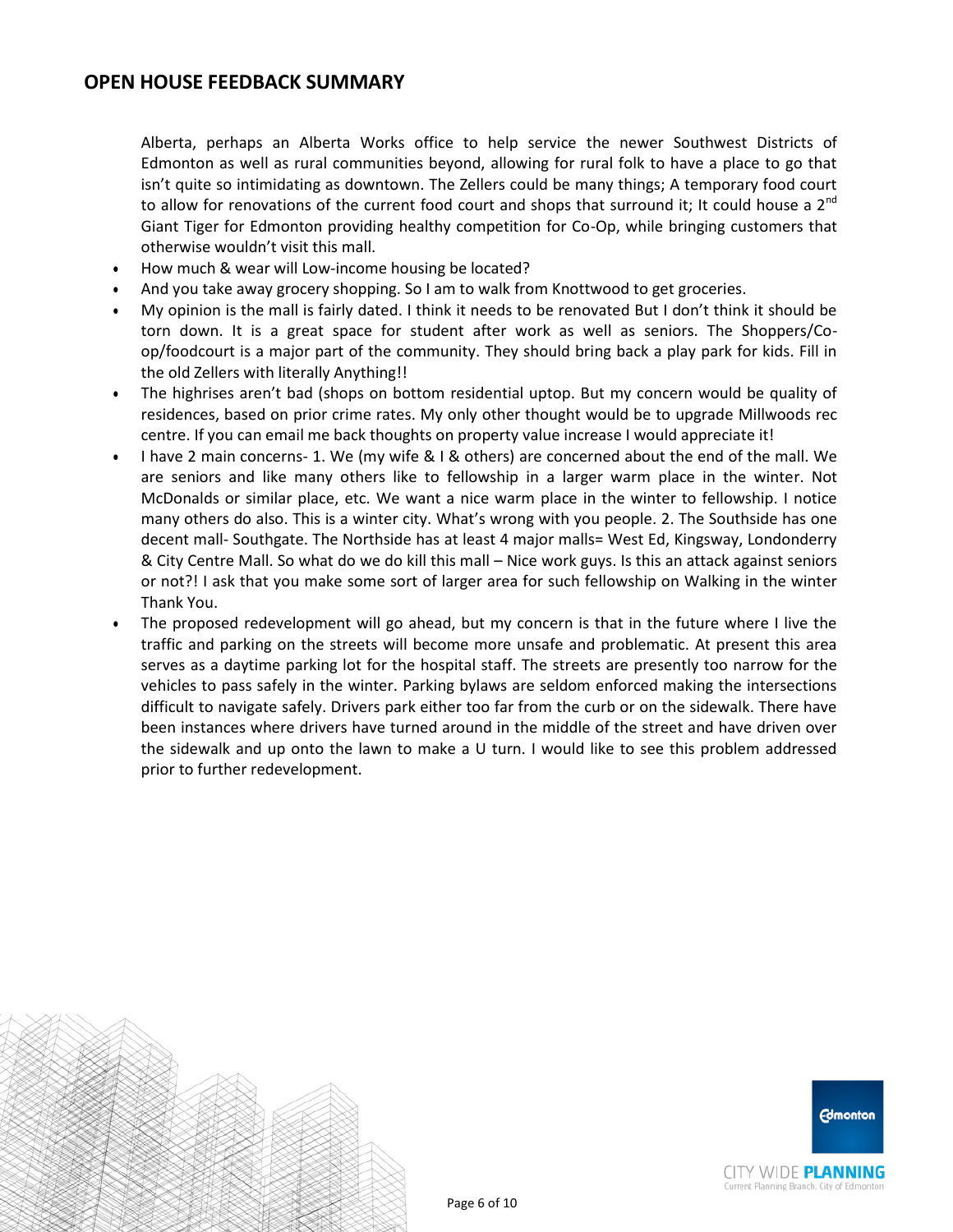### **DESIGN**

- Be realistic to fit within the neighbourhood. 18 stories will change the feel of the neighbourhood.
- BARRIER FREE Design is something the city of Edmonton seems to be clueless about. The City should also look at Universal Design for in + outdoor future endeavours. \*THINK AHEAD\* for the aging population + go above + beyond today – positive design + choices will save money in the short + long run. Please visit read + put into action Accessibleuniversity.com
- Seems to be a short sited plan by city council to say that they developed the area. Why is it only the councilor from this area that seems to see the issues. Maybe the rest of Council should have been here to here the Resistance the their short sited IDEA.
- I really like the mixed-use, walkable dense design proposed. Looking forward to seeing it come to fruition.
- I like that the area is being redeveloped and the land being used in a better manner.
- This development is designed to change the face of our community, and it is debatable if that change is for the better. I didn't buy in to a high rise community, which is what the development will make our area.
- I like the look that they are trying to bring to millwoods, but would like there to be more green space.
- Approval of "high storey residential buildings "hopefully" has not been given \*especially based on where – the buildings will be constructed… will be an eye sore.
- Enjoyed discussion with architect. Like the plan. Thank you.
- Is the mall being torn down? It took 3 people and half an hour to make sense of the displays, but I finally got an affirmative no. Again, the skyviews make sense to architects & construction people, but is confusing to average person.
- What evidence this is Winter City? How are seniors going to access groceries? How is this family friendly?
- Density is too high. Needs to be a mix housing. Does not match the skyline of surrounding neighbourhoods. How about a quality of life (noise reduction on 66 Street and 50 Street (ie studies show increase adverse health effects ie dementia).
- From the plans looks like a fine place to live but I'll never come here nor buy any property. I don't feel like the property will hold its value as the stores that are expected to be here will not thrive since you will not be able to access it unless you use transit.
- This area will not provide anything for anyone else except the residents that live here. Any one that is taking the LRT will only be transferring to another bus to get to their destination and won't be exploring the shops.
- For seniors winters will be problematic as there isn't an abundance of covered walkways.
- I feel like the disaster that Century Park turned out to be that this is an investment and location that will not be frequented. Good thing there are other parts of the city to explore. This development as it stands will not add value to the neighbourhood.
- Why not finish Century Park & City Centre airport eyesore first. Where is every one coming 2 live in these place's and jobs. This gone 2 lower my taxe's lots of empty places in millwood already.
- I see huge problems in high density housing. We do not live in ASIA. We have 9 months of winter. I only saw sunshine & bright summer streets.
- High rises cause wind tunnels & shade. We lack sunshine as it is.
- It seems the city is geared to new areas being developed without much thought if any for seniors getting



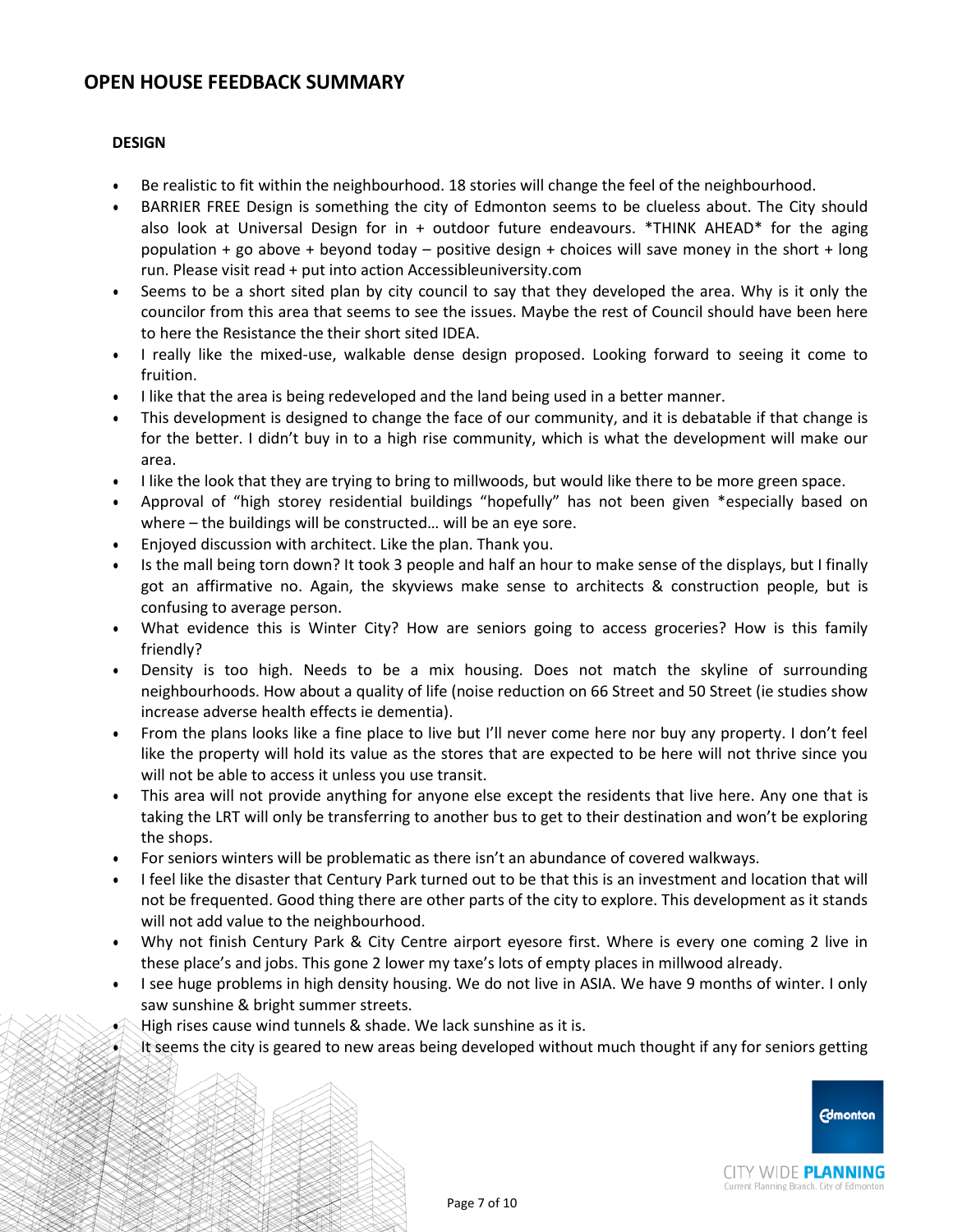around especially when it comes to exercising. The mall is well used for this, myself included. Many people have voiced their concerns with regards to this, walking outdoors to go from one store to the next.

 I know malls are privately owned and it is not their concern to stay open just for mall walkers. Is their an answer, I don't quite know, however I feel seniors are being left out in the cold. I know the land has to be used wisely and this is good, however I feel I must voice these concerns. Hopefully this is read.





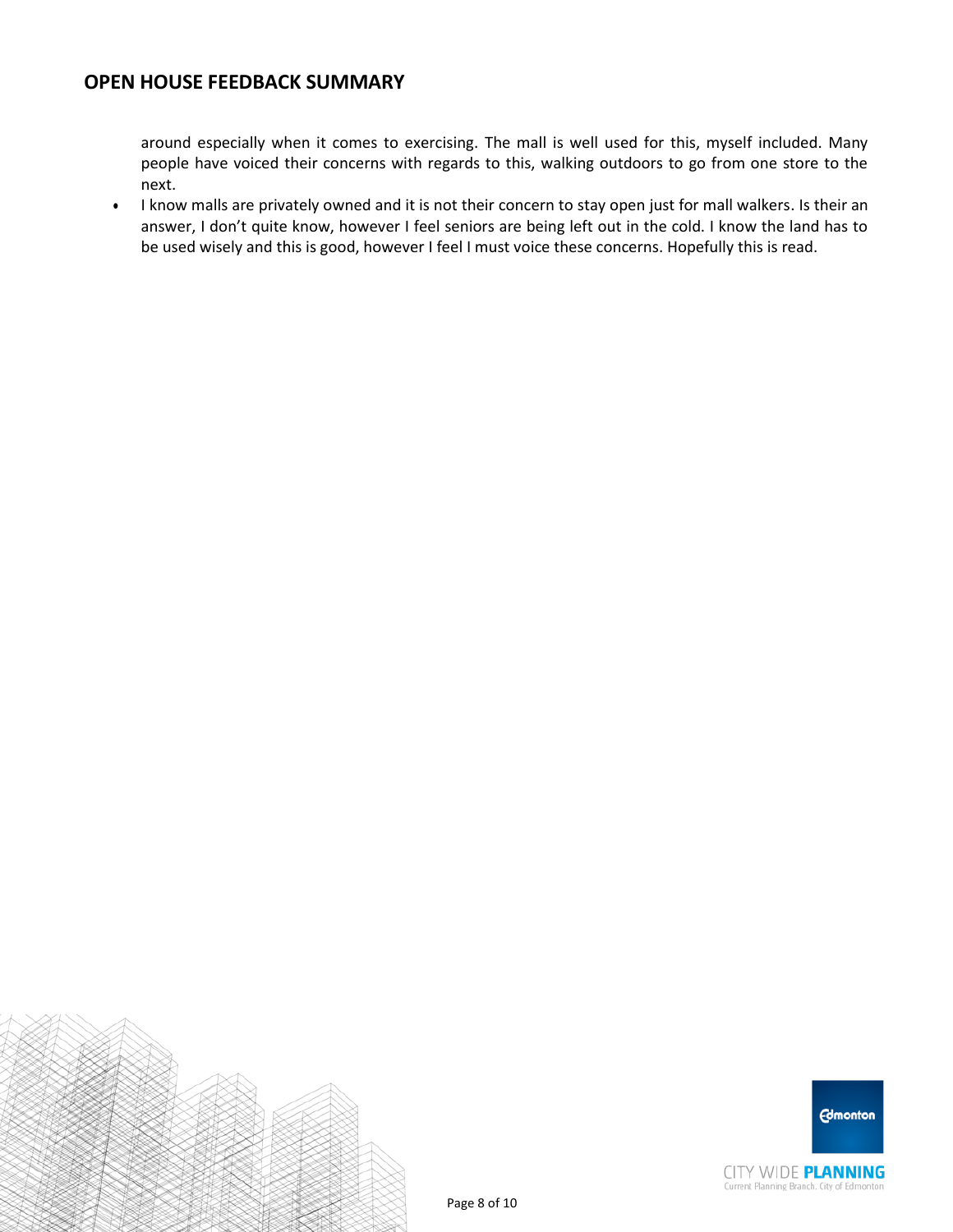### **GENERAL**

- We are very excited about the prospect of revitalization + redevelopment in the area! We look forward to receiving more information about the changes to our neighbourhood. Our concerns revolve around communication between the developer and the city to ensure that infrastructure and services (HOSPITAL, schools, roads, etc.) support the growing population to the area. The information that we received at this open house did not address these concerns.
- The development presenters need to be accessible and not be talking to one another. They also need to be open and not just try to convince me of their viewpoint.
- Thank you for having this session.
- PS Thank you for the hearing loop but infrared loops are poor in quality please consult CHHA Edmonton's ------ he is an expert in this area.
- City transit posters are difficult to read. a) Use plain English b) shorten paragraphs to point form.
- Well-run event, well organized, clear and good flow in the space. I found the speakers ability to handle questions from almost every angle impressive.
- I can imagine it gets a little exhausting getting peppered with questions. One problem (not easy to solve) is as a group forms around one speaker maintains sequential order to answer questions to not reward cutting in line. I was impressed with the clarity of answers, effectively communicated to all the people I heard. Great space, great Bravo!
- I understand that this is an open house but it was hard to follow the process. The information boards were quite small- what about large print? I would recommend a slide show that would be running all the time so people could sit and read/view the information in a relaxed environment.
- Policing? Bylaw officers- will they be increasing them?
- There should have been a spokesperson at the door telling people how the plans for development is set up or reviewing a slide show would have been helpful. An arrow marking the flow of maps in step by step direction.
- There was an impression of disconnection between the stations for discussion. When our concerns were voiced we were told that "oh that concern is addressed over there." But in a project like this all the concerns are interconnected. Building density affects parking, parking affects transit, transit affects density, and so on.
- Should have had a Barrier Free/Accessibility Board/Dept at the meeting-
- Awesome event. Very knowledgeable people to answer our questions.
- Councillor Nickel was rude and dismissive when my friend and I approached him with a question. Remember your manners, please, Councillor!
- How long is all this going to take ie Years?
- Very well presented.
- Very fragmented with each department knowing only their area of responsibility but not how and why the whole makes sense. I also got the feeling that everything was reactive and not very strategic from a long-term perspective. I often heard "Ask them, don't know" or "This decision was before my time…I can't answer why…"
- Councillor Nickel was honest and asking real questions. What about the rest of council. I didn't see any other councilors. This is Not a Millwoods issue or priority. It is or should be a city of Edmonton initiative. More councilors should have been present to answer question.